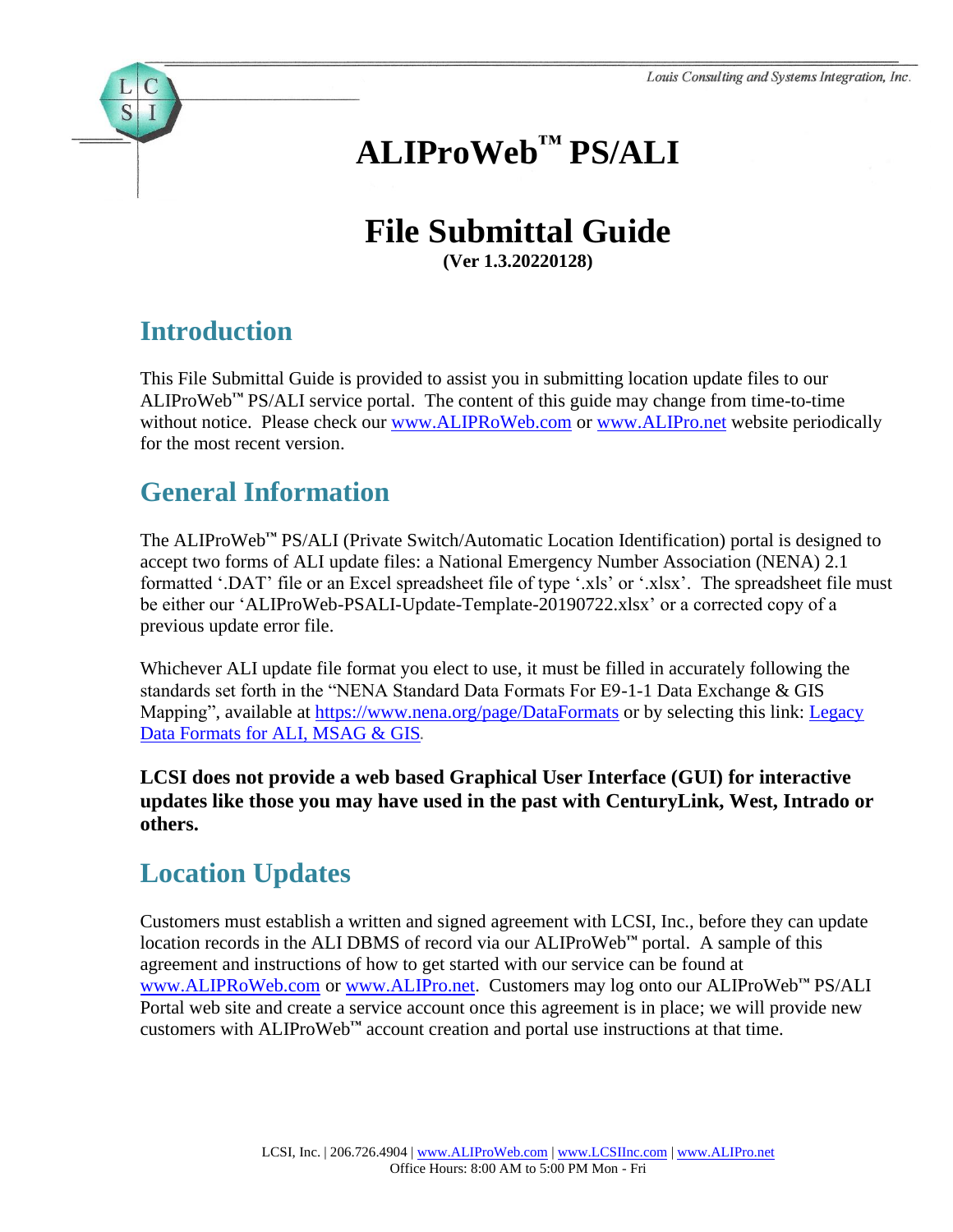# **Spreadsheet Submittals**

Spreadsheet submittals require adherence to the same NENA 2.1 data format and naming standards as '.DAT' submittals. However, the spreadsheet format only requires you to fill in 16 fields of data rather than the 42 fields required in a '.DAT' file. Also, there are no required trailer records with the spreadsheet format like there are in the '.DAT' format.

#### **Location Update Template**

We have created a spreadsheet template, available at [http://lcsiinc.com/WPress/alipro/ALIProWeb/,](http://lcsiinc.com/WPress/alipro/ALIProWeb/) if you elect to submit your ALI updates via a spreadsheet formatted file. The field definitions for this spreadsheet can be found in the NENA standard as discussed above.

#### **Worksheet Format**

Spreadsheet file submittals should only contain one location update worksheet. The worksheet name is not important. The worksheet containing ALI update records must have column headers in row 1 starting in column A and moving left to right across the columns. These headers must be identical to the headers in our Location Update Template (see above). Customer submitted update files will be rejected if the header names do not match exactly to the template or to those listed in Table 1 below.

Please adhere to the following data entry requirements for each field. Be careful when entering information; ALIProWeb**™** will reject records it cannot properly evaluate and upload to the ALI DBMS.

- The field names must be identical to those we provide in the spreadsheet template.
- The Function Code should always be filled in with a 'C' for change.
- An NPA (3-digit area code) and CallingNr (7-digit telephone number) must be provided in all cases; a blank entry in either of these fields will cause the record to be rejected.
- The HouseNumber field is the initial numeric portion of a location address.
- Entries in the HouseNumberSuffix field are very rare but sometimes take a form like '1/2' or 'A' or 'B'. This field is typically left blank.
- 'Prefix' and 'post' directionals (PrefixDirectional and PostDirectional) are the portions of a location address which provide direction information either before or after a street name. These fields must either be blank or one of the following: N, S, E, W, NE, NW, SE, SW.
- The StreetName field must be filled in with a valid street name; this name is NOT to contain the descriptor such as ST, AVE, BLVD, et cetera discussed below as the StreetSuffix.
- The StreetSuffix field is to be populated with values like ST, AVE, BLVD, WAY, et cetera. Please use the Standard Suffix Abbreviations from the following USPS site: [https://pe.usps.com/text/pub28/28apc\\_002.htm.](https://pe.usps.com/text/pub28/28apc_002.htm)
- THE STREET NAME AND STREET SUFFIX MUST BE SPLIT INTO THE TWO FIELDS ABOVE.
- The CommunityName is generally populated with a City, Town, or other name which is typically the name used when mailing a letter. This field is required.
- The State field must contain a valid two-character state abbreviation only.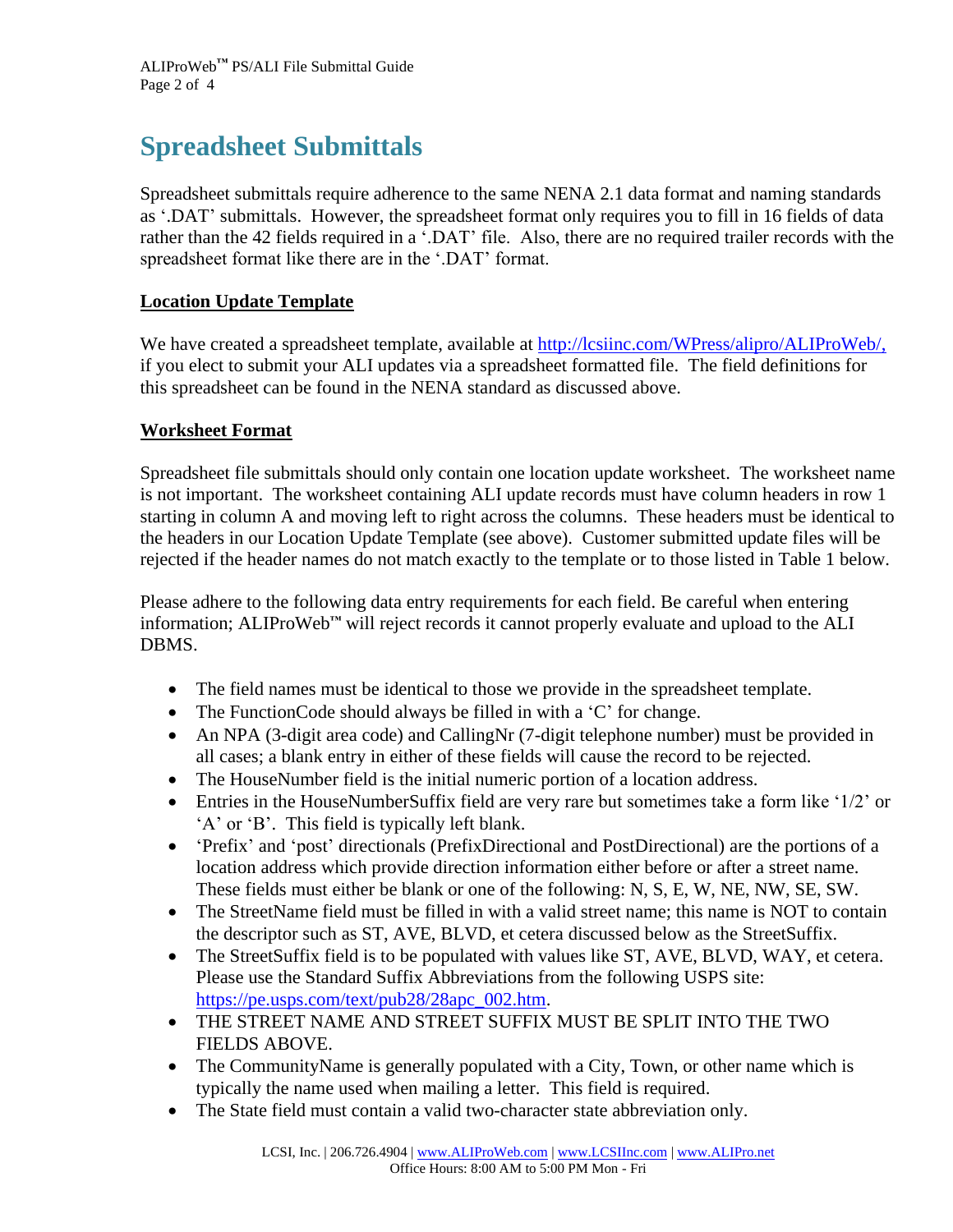- The ZipCode is optional but preferred.
- The ZipCodeSuffix is the 4 digit suffix to a zip code; this is optional.
- The Location field is generally populated with the name of the actual location such as a building name, park name, et cetera. This field is optional but we recommend that you use it to the best advantage to direct emergency responders to your location. For example: Middlefork Elementary School, Operations Center.
- The customer name (CustomerName) field is required and should be populated with your business, school, government entity, or other corporate name.
- The Comments field is generally used to provide more detailed information about a location such as a floor, office, conference room number, employee name, et cetera. For example: 14<sup>th</sup> Floor, Room 1406, Joan Doe.
- All fields must be constrained to the character lengths prescribed in the Table 1 below. The end of your entry will be truncated if it is longer; this could potentially leave confusing information.

Table 1 lists the requirement, name convention, and maximum data entry value length for each field in the Update Template and a data entry example for each.

| <b>Required</b><br><b>Field</b> | <b>Required</b><br>Data | <b>Field Name</b>        | Max.<br>Length | <b>Example</b>                     |
|---------------------------------|-------------------------|--------------------------|----------------|------------------------------------|
| Yes                             | Yes                     | FunctionCode             | 1              | C                                  |
| Yes                             | <b>Yes</b>              | <b>NPA</b>               | 3              | 206                                |
| Yes                             | Yes                     | CallingNr                | $\overline{7}$ | 7264904                            |
| Yes                             | Yes                     | HouseNumber              | 10             | 2412                               |
| Yes                             | Optional                | <b>HouseNumberSuffix</b> | 4              | 1/2                                |
| Yes                             | If exists               | PrefixDirectional        | $\overline{2}$ | E                                  |
| Yes                             | Yes                     | StreetName               | 60             | <b>McGraw</b>                      |
| Yes                             | If exists               | <b>StreetSuffix</b>      | 4              | <b>ST</b>                          |
| Yes                             | If exists               | PostDirectional          | $\overline{2}$ |                                    |
| Yes                             | Yes                     | CommunityName            | 32             | Seattle                            |
| Yes                             | Yes                     | State                    | $\overline{2}$ | <b>WA</b>                          |
| Yes                             | Optional                | ZipCode                  | 5              | 98112                              |
| Yes                             | Optional                | ZipCodeSuffix            | 4              | 2634                               |
| Yes                             | Optional                | Location                 | 60             | Bendix Building, Operations Center |
| Yes                             | Yes                     | CustomerName             | 32             | LCSI, Inc.                         |
| Yes                             | Optional                | Comments                 | 30             | 14th Floor, Room 1426              |

Table 1.